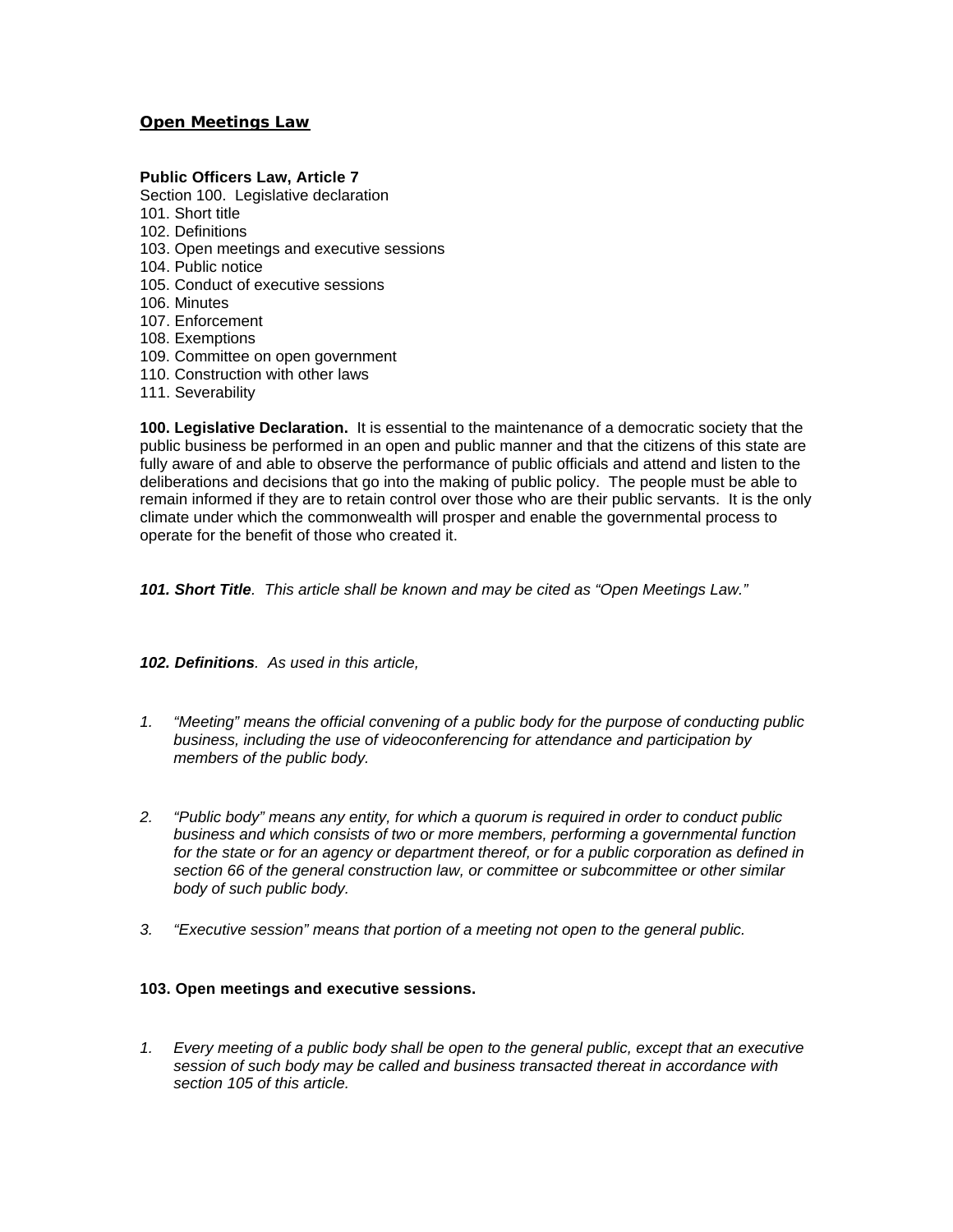- *2. Public bodies shall make or cause to be made all reasonable effects to ensure that meetings are held in facilities that permit barrier-free physical access to the physically handicapped, as defined in subdivision 5 of the section 50 of the public buildings law.*
- *3. A public body that uses videoconferencing to conduct its meetings shall provide an opportunity to attend, listen, and observe at any site at which a member participates.*

# **104. Public notice.**

- 1. Public notice of the time and place of a meeting scheduled at least one week prior thereto shall be given to the news media and shall be conspicuously posted in one or more designated public locations at least seventy-two hours before such meeting.
- 2. Public notice of the time and place of every other meeting shall be given, to the extent practicable, to the news media and shall be conspicuously posted in one or more designated public locations at a reasonable time prior thereto.
- 3. The public notice provided for by this section shall not be construed to require publication as a legal notice.
- 4. If videoconferencing is used to conduct a meeting, the public notice for the meeting shall inform the public that videoconferencing will be used, identify the locations for the meeting, and state that the public has the right to attend the meeting at any of the locations.

## **105. Conduct of executive sessions.**

- 1. Upon a majority vote of its total membership, taken in an open meeting pursuant to a motion identifying the general area or areas of the subject or subjects to be considered, a public body may conduct an executive session for the below enumerated purposes only, provided, however, that no action by formal vote shall be taken to appropriate public moneys: a. matters, which will imperil the public safety if disclosed
	- b. any matter, which may disclose the identity of a law enforcement agent or informer
	- c. information relating to current or future investigation or prosecution of a criminal offense, which would imperil effective law enforcement if disclosed
	- d. discussions regarding proposed, pending or current litigation
	- e. collective negotiations pursuant to article fourteen of the civil service law
	- f. the medical, financial, credit or employment history of a particular person or corporation, or matters leading to the appointment, employment, promotion, demotion, discipline, suspension, dismissal or removal of a particular person or corporation
	- g. the preparation, grading or administration of examinations
	- h. the proposed acquisition, sale or lease of real property or the proposed acquisition of securities, or sale or exchange of securities held by such public body, but only when publicity would substantially affect the value thereof
- 2. Attendance at an executive session shall be permitted to any member of the public body and any other persons authorized by the public body.

### **106. Minutes**.

1. Minutes shall be taken at all open meetings of a public body, which shall consist of a record or summary of all motions, proposals, resolutions and any other matter formally voted upon and the vote thereon.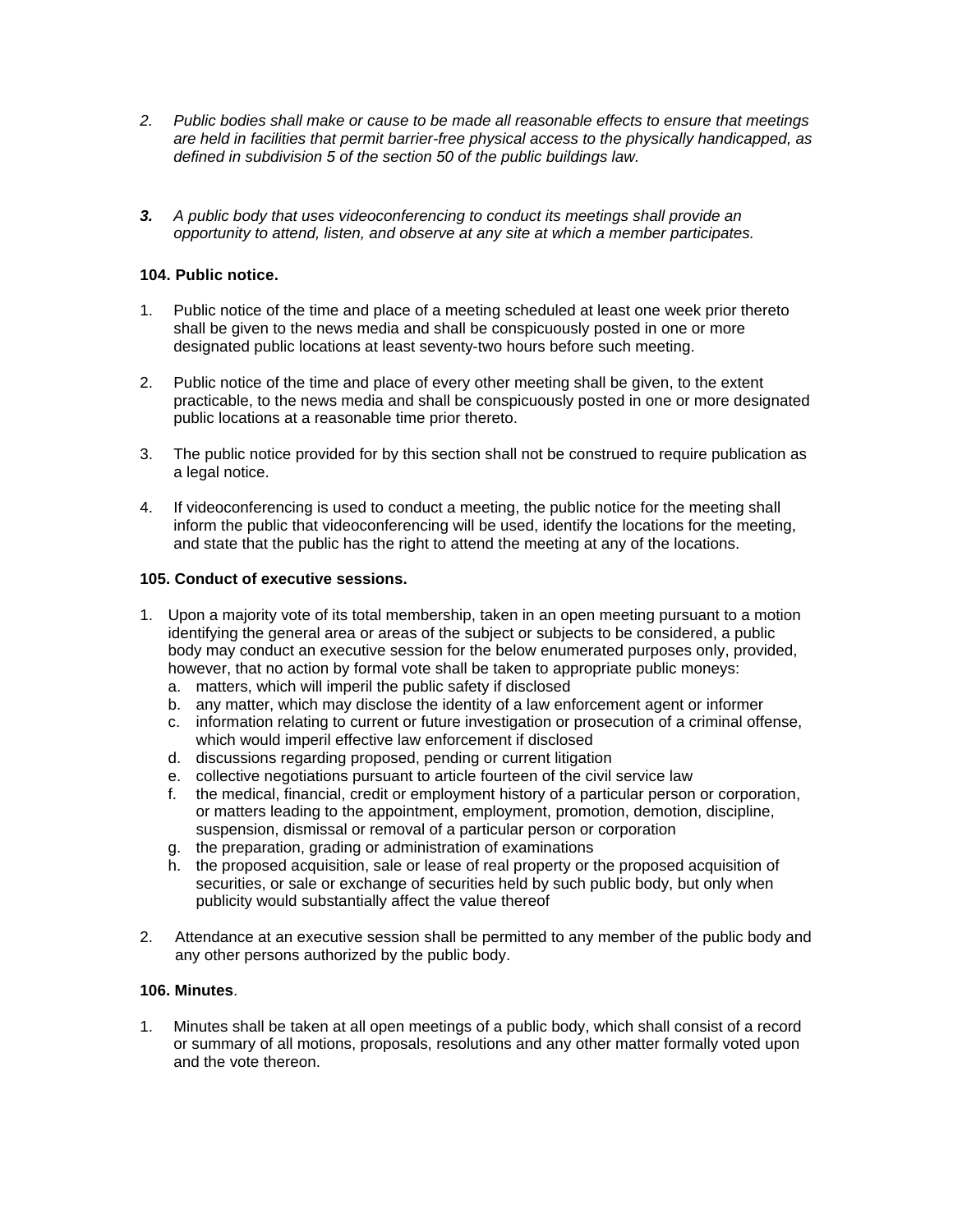- 2. Minutes shall be taken at executive sessions of any action that is taken by formal vote, which shall consist of a record or summary of the final determination of such action, and the date and vote thereon; provided, however, that such summary need not include any matter, which is not required to be made public by the freedom of information law as added by article six of this chapter.
- 3. Minutes of meetings of all public bodies shall be available to the public in accordance with the provisions of the freedom of information law within two weeks from the date of such meeting except that minutes taken pursuant to subdivision two hereof shall be available to the public within one week from the date of the executive session.

## **107. Enforcement**.

- 1. Any aggrieved person shall have standing to enforce the provisions of this article against a public body by the commencement of a proceeding pursuant to article seventy-eight of the civil practice law and rules, and/or an action for declaratory judgment and injunctive relief. In any such action or proceeding, the court shall have the power, in its discretion, upon good cause shown, to declare any action or part thereof taken in violation of this article void in whole or in part. An unintentional failure to fully comply with the notice provisions required by this article shall not alone be grounds for invalidating any action taken at a meeting of a public body. The provisions of this article shall not affect the validity of the authorization, acquisition, execution or disposition of a bond issue or notes.
- 2. In any proceeding brought pursuant to this section, costs and reasonable attorney fees may be awarded by the court, in its discretion, to the successful party.
- 3. The statute of limitations in an article seventy-eight proceeding with respect to an action taken at executive session shall commence to run from the date the minutes of such executive session have been made available to the public.

**108. Exemptions**. Nothing contained in this article shall be construed as extending the provisions hereof to:

- 1. Judicial or quasi-judicial proceedings, except proceedings of the public service commission and zoning boards of appeals;
- 2. a. Deliberations of political committees, conferences and caucuses.
	- b. For purposes of this section, the deliberations of political committees, conferences and caucuses means a private meeting of members of the senate or assembly of the state of New York, or of the legislative body of a county, city, town or village, who are members or adherents of the same political party, without regard to (I) the subject matter under discussion, including discussions of public business, (ii) the majority or minority status of such political committees, conferences and caucuses or (iii) whether such political committees, conferences and caucuses invite staff or guests to participate in their deliberations;
- 3. Any matter made confidential by federal or state law.

**109. Committee on open government**. The committee on open government, created by paragraph (a) of subdivision one of section eighty-nine of this chapter, shall issue advisory opinions from time to time as, in its discretion, may be required to inform public bodies and persons of the interpretations of the provisions of the open meetings law.